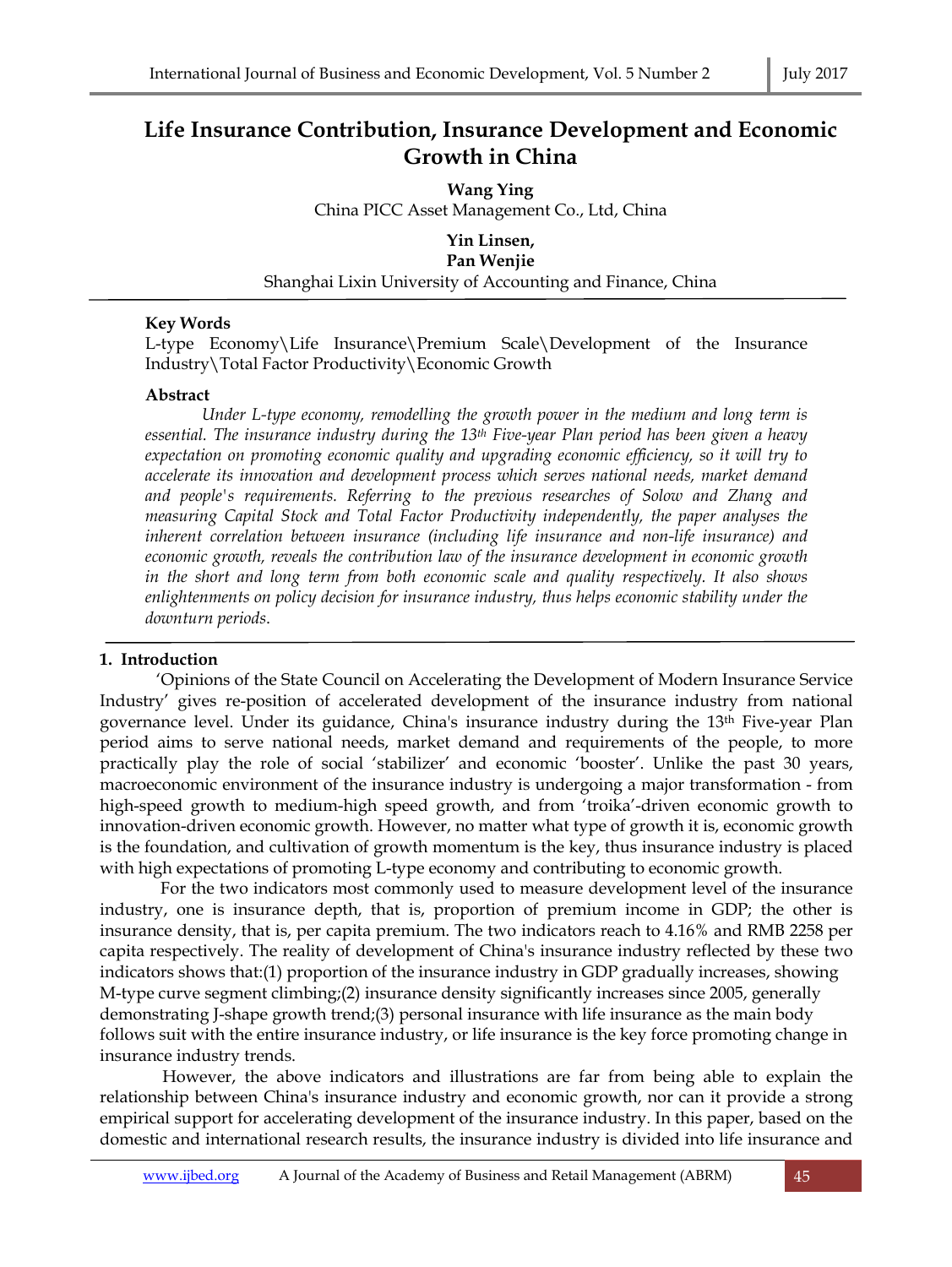non-life insurance, and the two and economic growth are placed in the same research framework for research. The main contributions of this paper are as follows: (1) The economic growth model with life insurance and non-life insurance as new endogenous variable is constructed by Solow Growth Model with technological progress. (2) China's sub-quarter capital stock and total factor productivity between 1999 and 2015 is measured according to Zhang et al. (2003, 2004) research results, and measurement is carried out on this basis; (3) Contribution law of life insurance, non-life insurance and insurance in economic growth is distinguished from the two perspectives of economic growth scale and quality, and relevant policy recommendations are put forward to promote insurance development.

#### **2. Literature review**

There are three different conclusions about the relationship between insurance development and economic growth:(1) there is a 'demand follow-up relationship' between the two, that is, economic growth drives insurance demand (Blum et al.,2002);(2) there is 'supply guide relationship' between the two, that is, insurance promotes economic growth (Webb et al.,2002; Boon,2005; Han et al.,2010);(3) the two demonstrate 'two-way causal relationship', that is, economic growth promotes development of the insurance industry, and vice versa (Kugler et al., 2005). This paper combs the representative literature at home and abroad, and finds out that the research results cover the three research perspectives of industry nature, market subject and business category, and form two logical lines:(1) in the static aspect, modern service industry is essentially rooted in insurance industry, and its inherent link with economic growth naturally exists;(2) in the dynamic aspect, insurance company's operations and insurance business strengthen and deepen the above-mentioned internal relations.

## **A) Nature of the insurance and economic growth**

Outreville (1990, 1996) successively used the property rights data of 55 developing countries and the life insurance data of 48 developing countries to reveal the natural close relationship between insurance industry and economic growth: elasticity of per capita insurance expenditure versus per capita GDP is greater than 1, per capita insurance demand is function of per capita GDP, financial development level and premium. Skipper (1997) argues that insurance contributes to economic growth in six areas: enhancing financial stability, facilitating business and trade, mobilizing domestic savings, effectively controlling risk, promoting effective allocation of capital and reducing losses. Not only that, insurance can invigorate market transactions and maintain financial stability through risk identification and risk transfer (Ward et al., 2000), and even replace and supplement government support programs (Skipper, 2001). To some extent, stimulus effect of the insurance on economic growth is an endogenous function (Regan et al., 2007), which promotes economic growth by means of risk transmission, asset allocation and influence in economic unit decision making (Das et al., 2003). For developing countries, the positive role of the insurance in infrastructure construction, foreign direct investment and job creation cannot be ignored (Rao et al., 2013).

More research is focused on the impact of the insurance on economic unit behaviour decisions. Insurance has reduced the risk of family purchases of cars or investment in real estate, thus stimulating consumption (Ward et al., 2000). If the rate design is attractive, insurance will effectively encourage families to convert savings into premium payments, not only driving competition between banks and insurance companies, but also stimulating consumer demand and market efficiency (Zou et al., 2006; Adams et al., 2009). For businesses, insurance encourages them to develop new technologies and test new products, encouraging investment, innovation and competition (Han et al., 2000). In terms of cultivation of entrepreneurial spirit, the role of the insurance is irreplaceable. As insurance creates a safer business environment, entrepreneurs will take more initiative to adopt innovative initiatives and develop high-return projects (CEA, 2006). In this way, insurance enters production area in the form of enterprise production and consumption, encouraging investment and guaranteeing production; on the other hand, it enters consumption area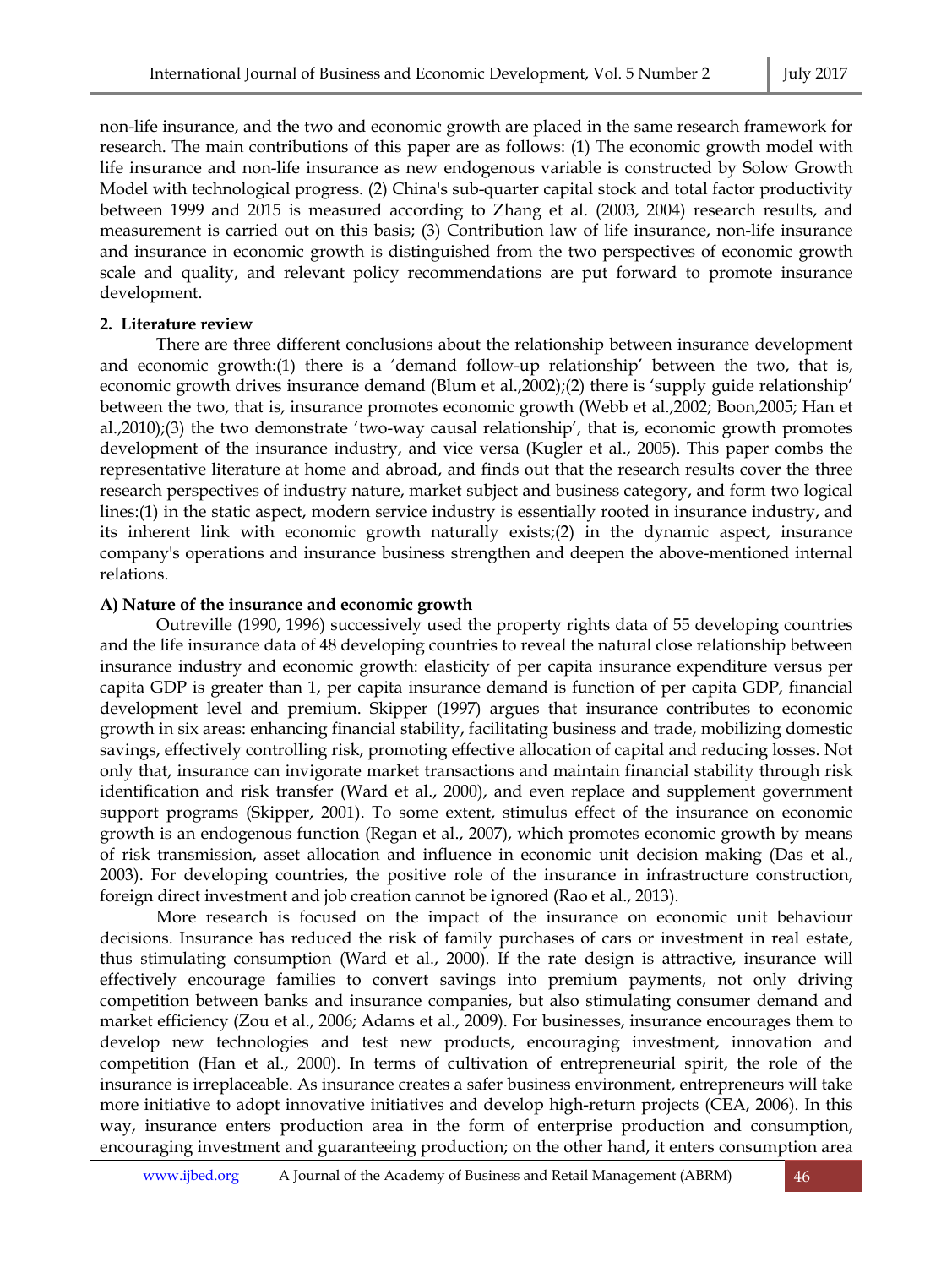in the form of family and government services consumption, improving consumption willingness and becoming a strong guarantee for economic development (Pu et al., 2012).

Many empirical analyses support the judgement about relationship between the two. Ćurak et al. (2009) adopted fixed effect panel model analysis for 10 EU countries. Chang et al. (2013) conducted a Granger causality test of 10 OECD countries, Hotta (2015) applied endogenous economic growth model analysis for 10 Asian countries, Olayungbo (2015) conducted a VECM analysis of South Africa, and the research results jointly show that insurance development has a positive and significant impact on economic growth of most countries. Zhou (2008) used endogenous economic growth model to confirm that role of development of the insurance industry is limited in promotion of economic growth from the national perspective, Wu et al. (2010) Cobb-Douglas production function measurement results found that insurance industry plays a more significant role in promoting economy in medium and poor economic areas. Hu et al. (2010) adopted simulation verification to prove the two-way causal relationship between the two in China; Shao (2015) used nonlinear dynamical system model to reveal the long-term equilibrium nonlinear relationship between the two.

#### **B) Insurance companies and economic growth**

The important carrier of development of the insurance industry is insurance companies. Insurance companies raise and allocate funds from decentralized economic units to create liquidity (Jappelli et al., 1994); achieving economies of scale and increasing the likelihood of long and high return investments (Devereux et al., 1994). To accurately assess the level of risk, insurance companies will actively collect large amounts of information from businesses and individuals (Antzoulatos et al., 2007), reducing information asymmetry in financial markets (Wood et al., 1990). Bo et al. (2012) found that improving market share of small and medium-sized insurance companies in the insurance market can effectively promote economic growth.

Since the 1990s, the role of the insurance companies as institutional investors has become increasingly prominent in international capital markets (IMF, 2002). For example, in 2009, US life insurance companies accounted for 6% and 10% of the equity and commercial mortgage markets respectively (Ernst et al., 2014), and the total global management asset of the insurance companies reached \$ 24.1 trillion in 2012 and will exceed \$ 35 trillion in 2020 (PwC, 2014). The identity of the insurance companies as institutional investors enjoys advantages different from other companies: it often participates in various company practices of improving governance structure (Catalan et al., 2000), actively integrates into various company processes of reducing management, operational and financial risk (Hoyt et al., 2000). The investment of the insurance companies has stimulated healthy competition among financial institutions, reduced transaction costs and improved contribution of the financial sector to economic growth (Bosworth et al., 2004), and life insurance companies contribute to capital optimization through investment in special reserve fund (Millo et al., 2014). To achieve Pareto's optimal asset allocation under the second-generation regulatory regime, insurance companies need to reduce their allocation costs through contract signing or institutional arrangements (Filipovic et al., 2014).

## **C) Insurance business and economic growth**

Webb et al. (2005), using 16-year time series data of 55 countries, calculated that higher level of banking and higher life insurance depth means higher economic growth rate. A study conducted by Arena (2008) with 56 countries as sample shows that life insurance is a positive incentive for economic growth in high-income countries, but not in developing countries. Haiss et al. (2008) pointed out that only life insurance in "mature economies" can play a stimulating role in economic growth. Studies in recent years break the above judgments: for example, empirical analysis of 93 countries by Nguyen et al. (2010) found that a country's rule of law and property rights protection are important force to promote development of the insurance, including life insurance, which has not much relationship with national development degree; another example is that Han et al. (2010) used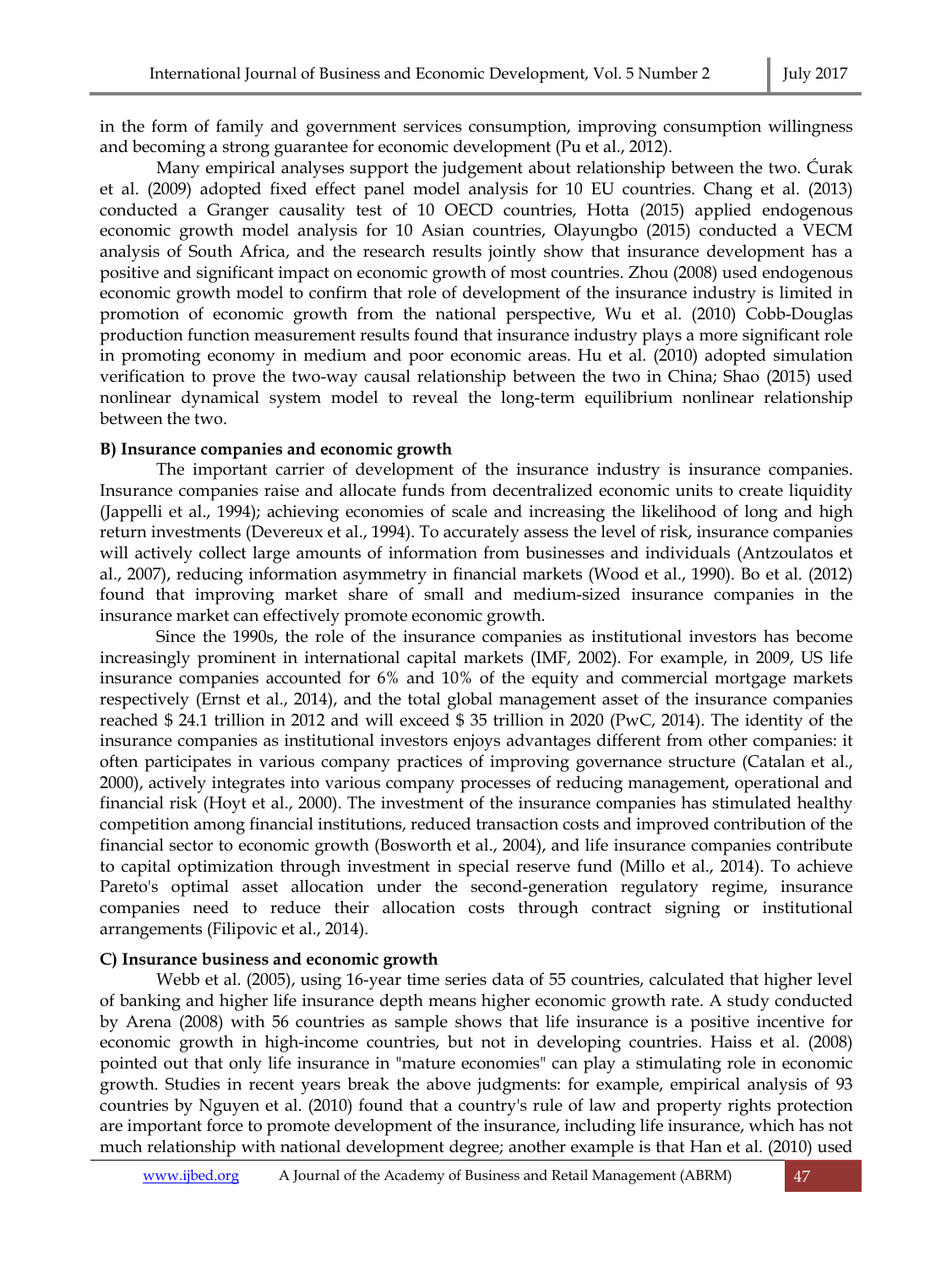77 countries' panel data to conclude that role of life insurance in developing countries is far higher than that in developed countries. Lee et al. (2013) selected 41 countries' data and found that every increase of1 unit of premium in life insurance can bring 0.06 units of GDP growth from the long term. Since 1990, life insurance premiums have doubled in 10 transition countries in the EU, ensuring that businesses and families can engage in riskier investment, and contributing to long-term economic growth (Feyen et al., 2011). In India, life insurance has a significant positive effect on economic growth both in long and short terms (Verma et al., 2013), and Malaysia is no exception (Wong et al., 2013).

Domestic research focuses on property and endowment insurances. Pang's (2009) modified Solow model, Cao (2015) VAR model analysis results show that property insurance has a long positive effect on China's economic growth. Liao (2015) found that introduction of property loss insurance will reverse the long-term economic output reduction, but cannot make long-term economic growth restore risk-free situation. Wang (2012) pointed out that it's conducive to economic growth if endowment insurance system is converted to mixed model of individual and pooling accounts. Li et al. (2014) introduced annuity insurance into household expenditure decision model, demonstrating the direct effect of annuity on savings and capital and its indirect effect on economic growth. Gao et al. (2015) pointed out that increasing allocation of state-owned capital income to endowment insurance can improve personal welfare, increase investment in children's education, and thus promote economic growth.

From the above literature, we find that: different from long and rich studies on relationship between financial industry and economic growth, docking analysis of the insurance industry separated from financial industry and economic growth lasts only two or three decades, and developing countries have an even later start. Seen from the domestic research results, we not only lack consistent analysis framework, but also lack variable selection considering insurance business category, and moreover, lack economic growth model building with technological progress. And most of the research used public data, had to use other variables to replace the initial variables, for instance, replacing capital stock with fixed assets investment, replacing technological progress variables with education population and age limit, thus affecting the measurement results. In this paper, referring to the previous research results, we will first measure sub-quarter capital stock and total factor productivity in China, and then carry out some useful attempts and explorations into empirical analysis of the insurance industry and economic growth from the two dimensions of scale and quality.

## **3. Theoretical model and empirical analysis**

Based on the economic growth model of Solow (1956), this paper represents capital with capital stock, represents labour with employed population, represents technological progress with total factor productivity, represents opening to the outside world with total import-export volume, and takes insurance industry development as new endogenous variable. It selects GDP to measure the scale of economic growth, life insurance premium income to measure life insurance industry scale, non-life premium income to measure scale of the insurance industry except life insurance. The model is constructed as follows:

$$
GDP_{\varepsilon} = f(K_{\varepsilon-1}, L_{\varepsilon-1}, TFP_{\varepsilon-1}, EM_{\varepsilon-1}, NLI_{\varepsilon-1}, LL_{\varepsilon-1}, T, e_{\varepsilon})
$$
(1)

Wherein, GDP: Economic growth (100 million yuan); K: Capital stock (100 million yuan);

L: Total population of employment (million); TFP: Total factor productivity; EM: Total importexport volume (100 million yuan); NLI: Non-life premium income (100 million yuan); LI: Life insurance premium income (100 million yuan); T: Time Trend;  $\mathbf{e}_t$ : Error term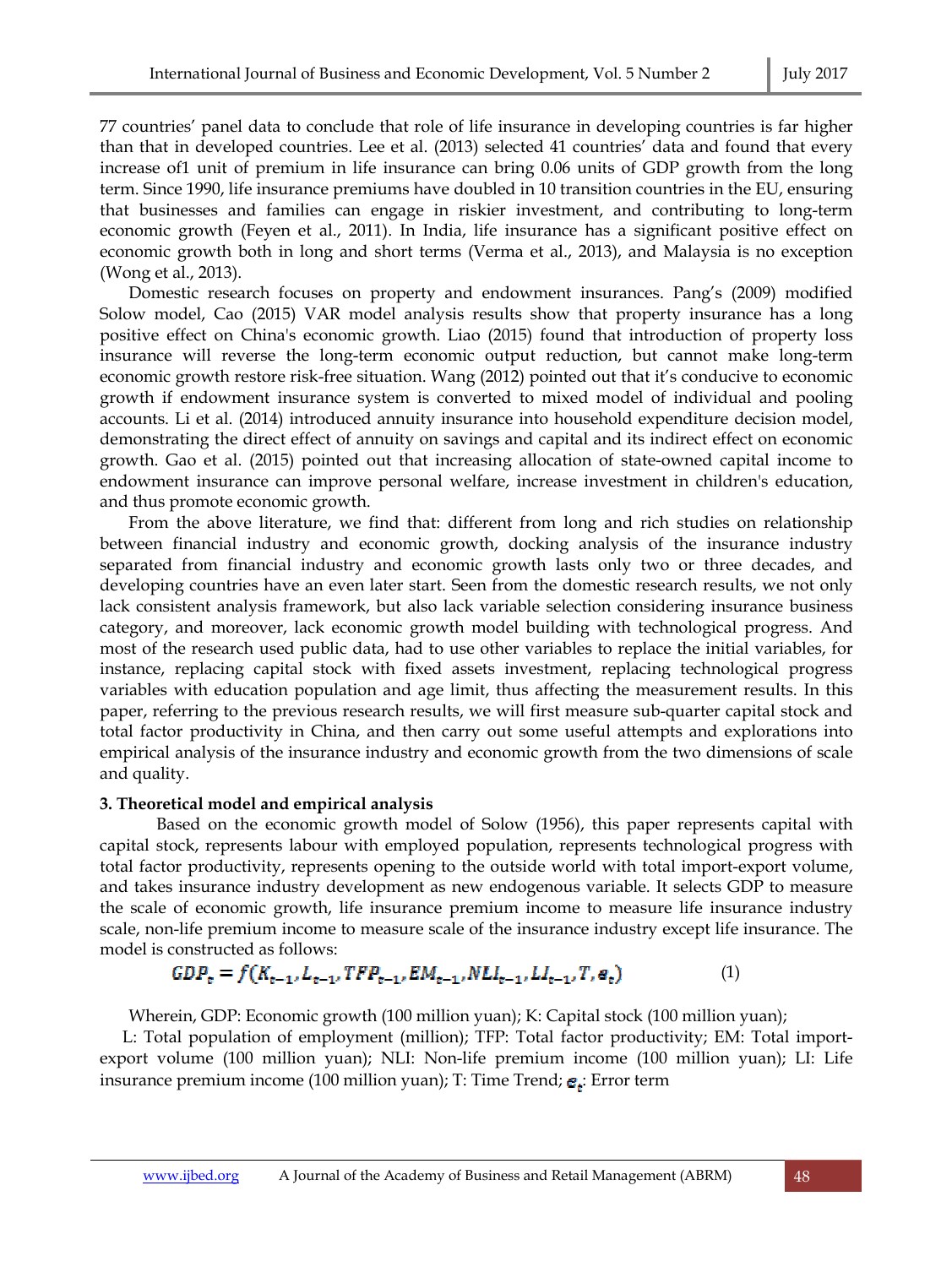## **A). Data description**

The model data is derived from previous China Statistical Yearbook, previous China Insurance Yearbook, CSMAR Database and Wind Database. The sample range is quarterly data from 1999 to 2015, and Eviews is used for analysis. At present, there is no domestic official public data on capital stock K and total factor productivity TFP. In view of significant and far-reaching impact of the research by Zhang, et al. (2003, 2004), this paper follows their measurement methods.

According to research results of Zhang (2003), capital stock is calculated as follows:

$$
K_t = K_{t-1} + I_t/P_t \tag{2}
$$

Wherein,  $K_t$  is the capital stock of t-the year,  $I_t$  is the fixed capital investment of t-the year which

is indicated by production accumulation,  $P_t$  is the fixed asset investment price index of t-the year

which is replaced by Shanghai fixed asset investment price index. The capital stock with year 1952 as the base is 80 billion yuan. In the paper, the calculated capital stock data from 1999 to 2015 in China is shown in Figure 1.



Figure 1: Sequence diagram of capital stock in China from 1999 to 2015

Total Factor Productivity (TFP), as an indicator of quality of a country's economic development, is often used by domestic and foreign academic circles to analyse potential of economic growth (Li & Zeng, 2009). According to research results of Zhang et al. (2003, 2004), total factor productivity is defined as:

$$
TFP_t = \frac{Y_t}{K^{\alpha K}L^{\alpha L}} \tag{3}
$$

In this paper, through regression of the data from 1952 to 2015, it is obtained that  $\alpha_K = 0.606, \alpha_L = 0.394.$ 

## B) **Stationarity test**

Before co-integration test of variables, stationarity test must be carried out, to ensure that the variables are of the same order integration. In this paper, ADF unit root test and PP test are adopted, and the test results are obtained by table look-up and statistical threshold, and judged according to the size of p value. When p value is less than the significance level, it is considered that the original hypothesis can be rejected, that is, the sequence is stable sequence. To obtain the relationship between variable growth rates and avoid multiple collinearity problems, the horizontal variable in this model uses post logarithmic data. Specific test results are shown in Table 1.

It can be seen from Table 1 that, p value of PP test of horizontal value series of life insurance after taking the logarithm at 1% significance level is 0.2590> 0.01, that is, PP test accepts the original hypothesis; p value of the ADF test is 0.2146> 0.01, which cannot accept the original hypothesis. In the stationarity test of the first order differential sequence of each variable, the first order differential sequence of GDP and K after taking the logarithm are not stationary at the significance level of 5%.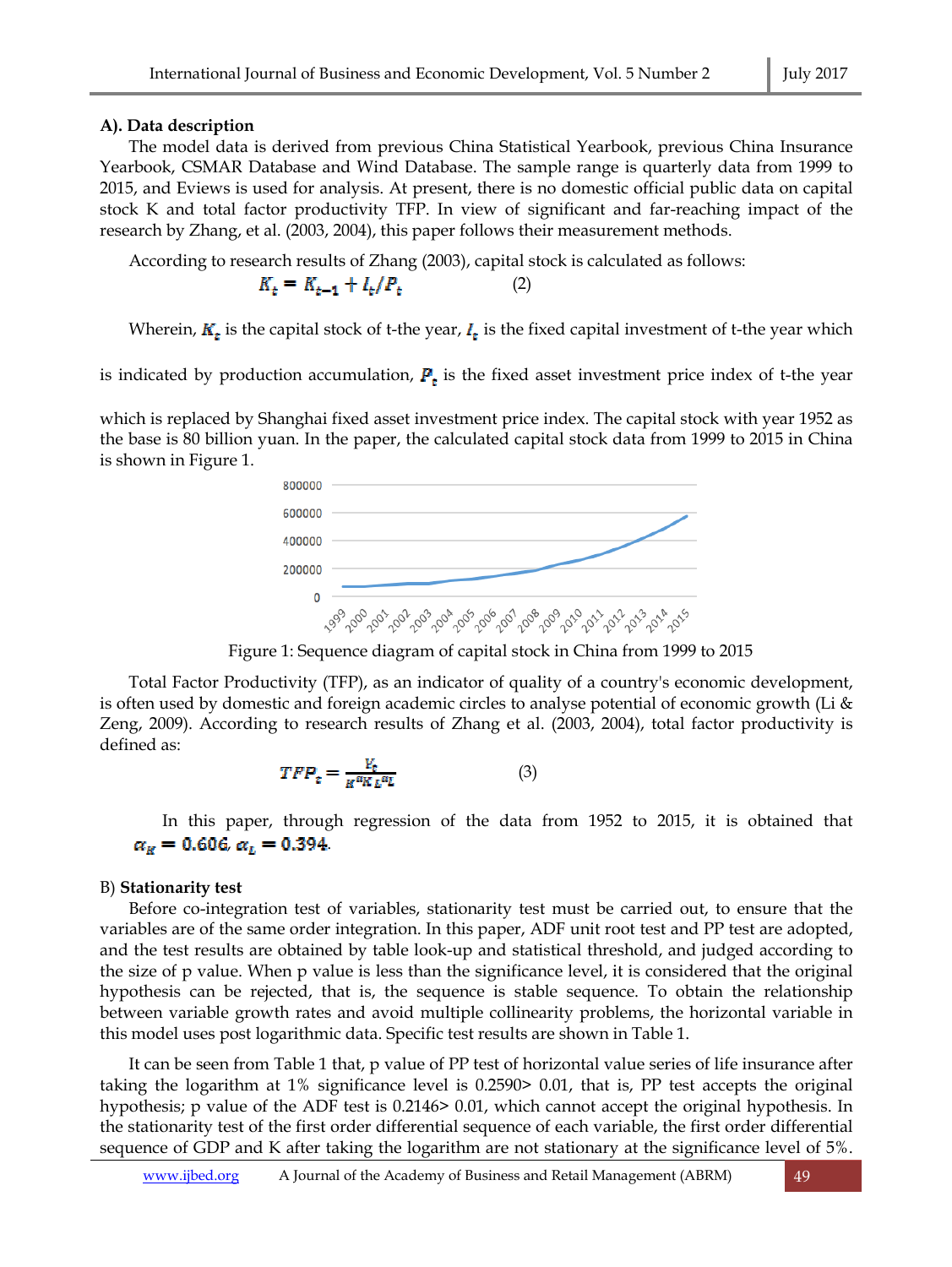At the 5% and 1% significance levels, the second order differential sequences of the variables are stationary. Thus, at the 5% and 1% significance levels, the sequences are all the same order integration and can be cointegrated. In the Table 1, GI is the national premium income, the data is the sum of life insurance and non-life insurance premium income.

| Variable | Level value |             |                | First order difference | Second order difference |                |  |  |
|----------|-------------|-------------|----------------|------------------------|-------------------------|----------------|--|--|
|          | PP<br>ADF   |             | ADF            | PP                     | ADF                     | PP             |  |  |
| ln(GDP)  | $-1.024486$ | $-0.711536$ | $-2.490173$    | $-25.35818$            | -4.312491               | -89.98375      |  |  |
|          | (0.7394)    | (0.8363)    | (0.1227)       | $(0.0001)$ ***         | ***<br>(0.0011)         | $(0.0001)$ *** |  |  |
| ln(K)    | 0.448339    | 8.392808    | $-1.846932$    | -1.486985              | -4.603753               | -15.45153      |  |  |
|          | (0.9834)    | (1.0000)    | (0.3547)       | (0.5340)               | $(0.0023)$ ***          | (0.0000)       |  |  |
| ln(L)    | $-2.389175$ | $-2.515451$ | -7.488214      | $-24.68686$            | $-6.912555$             | $-112.2299$    |  |  |
|          | (0.3816)    | (0.3200)    | $(0.0000)$ *** | $(0.0001)$ ***         | $(0.0000)$ ***          | $(0.0001)$ *** |  |  |
| ln(EM)   | $-2.091680$ | $-2.442728$ | -3.434829      | $-3.077428$            | -8.237103               | $-8.239636$    |  |  |
|          | (0.2487)    | (0.1342)    | $(0.0555)$ *   | $(0.0332)$ **          | $(0.0000)$ ***          | $(0.0000)$ *** |  |  |
| ln(LI)   | $-2.768550$ | $-2.065651$ | -2.746148      | -23.49971              | -4.409810               | -54.16381      |  |  |
|          | (0.2146)    | (0.2590)    | $(0.0722)$ *   | $(0.0001)$ ***         | $(0.0045)$ ***          | $(0.0001)$ *** |  |  |
| ln(NLI)  | $-0.114728$ | $-0.857827$ | $-10.76956$    | $-23.97156$            | -4.043704               | -39.33272      |  |  |
|          | (0.9429)    | (0.7956)    | $(0.0000)$ *** | $(0.0001)$ ***         | $(0.0025)$ ***          | $(0.0001)$ *** |  |  |

Note: \*\*\* indicates 1% significance level; \*\* indicates 5% significance level; \* indicates 10% significance level

Table 1: Results of stationarity test

# **C) Co-integration test**

In multivariate co-integration analysis, the common method is Johansen co-integration analysis. Compared with another common EG co-integration test, the advantage is that it can test all the co-integration relationship and the test function is more stable, so this paper selected Johansen co-integration analysis. According to the requirements of this method, number of vector cointegration relations can be tested by both Trace statistics and Maximal Eigenvalue statistics. Table 2 shows the test results of the two methods.

| Hypothesized                              | Eigenvalue | Trace statistics |           | Max-Eigenvalue statistics |            |           |         |
|-------------------------------------------|------------|------------------|-----------|---------------------------|------------|-----------|---------|
| No. of $CE(s)$                            |            | 5%<br>Trace      |           | P value                   | Max-       | 5%        | P value |
|                                           |            |                  | threshold |                           | Eigenvalue | threshold |         |
| None*                                     | 0.723198   | 214.5256         | 111.7805  | 0.0000                    | 83.48937   | 42.77219  | 0.0000  |
| $Up$ to one <sup><math>\star</math></sup> | 0.490061   | 131.0363         | 83.93712  | 0.0000                    | 43.77517   | 36.63019  | 0.0062  |
| $Up$ to two $*$                           | 0.451076   | 87.26110         | 60.06141  | 0.0001                    | 38.98667   | 30.43961  | 0.0034  |
| Up to three*                              | 0.313885   | 48.27443         | 40.17493  | 0.0063                    | 24.48611   | 24.15921  | 0.0452  |
| Up to four                                | 0.206363   | 23.78832         | 24.27596  | 0.0575                    | 15.02339   | 17.79730  | 0.1246  |

Table 2: Johansen co-integration test results

In the two test results, the first column corresponds to the number of co-integration relations under the original hypothesis, and the second column corresponds to estimated value of eigenvalue of the test matrix from large to small, the third column is test statistics of the two statistics under the corresponding hypothesis, the fourth column corresponds to the threshold at the 5% significance level, and the fifth column is p value under the corresponding hypothesis.

 Johansen co-integration test begins from the original hypothesis that there is no co-integration relation, until the original hypothesis cannot be rejected. As can be known from the test results, the p values of the fifth row in Table 2 are 0.0063 and 0.0452 at 5% significance level, both less than 5%, while p value of the sixth row is 0.1027, greater than 5%, indicating that the test rejects the original hypothesis that there are up to three co-integration relations, and cannot reject the original hypothesis that there are up to four co-integration relations, so it is deemed that there are four co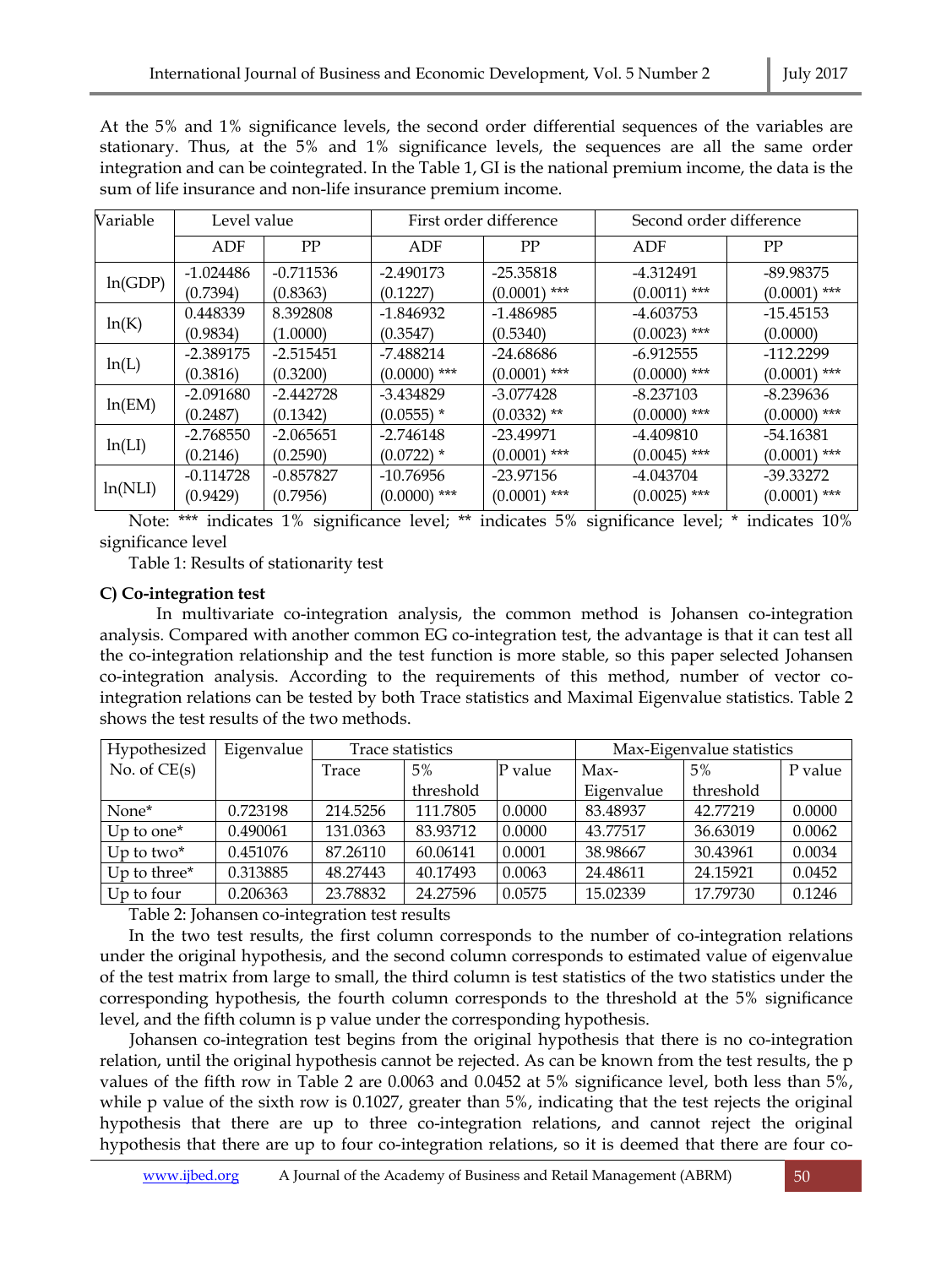integration relations. This shows that there is a long-term stable relationship among economic growth and life insurance, non-life insurance.

With  $\ln GDP$  as explained variable,  $\ln K$ ,  $\ln L$ ,  $TFP$ ,  $\ln EM$ ,  $\ln L$ ,  $\ln NLI$  as explanatory

variable, co-integration (long-term) equation of the seven variables is estimated as:<br> $\epsilon_{cm_{k-1}} = \ln \sigma D P_{k-1} - 0.267 \ln K_{k-1} - 10.327 \ln L_{k-1} - 0.6127 F P_{k-1} - 0.175 \ln EM_{k-1} + 0.240 \ln L I_{k-1} - 0.151 \ln N L I_{k-1} + 109.720$ 

(-3.55266) \*\*\* (-2.48734) \*\* (-1.80044) \* (-1.21436) (4.25101) \*\*\* (-3.00026) \*\*\*

The fitting coefficient of the model is  $R^2 = 0.68$ , the adjusted one is  $R^2 = 0.64$ , the model is

well fitted. Seen from the model obtained from the fitting, there is a long-term equilibrium relationship among life insurance, non-life insurance and economic growth at the 1% significance level.

 Specifically, in view of GDP growth, life insurance has a significant negative impact on scale of economic growth, and non-life insurance has a significant positive effect on scale of economic growth. From the perspective of total factor productivity, life insurance has a significant positive long-term effect on quality of economic growth, and non-life insurance has a significant negative long-term effect on quality of economic growth. By comparing the coefficients, the promotion effect of life insurance on TFP is greater than the back action of non-life insurance when other conditions remain unchanged. Therefore, it is considered that insurance industry has a significant positive effect on quality of economic growth in the long run. In the long run, although life insurance plays a limited role in promoting scale of economic growth, it plays an active role in promoting quality of economic growth. Life insurance is closely related to each person's life and health, and to a certain extent, it reflects a key role in improving people's livelihood, quality of life, more conducive to healthy cycle of economic growth.

At the same time, there is long-term significant positive interaction between life insurance and non-life insurance. When other conditions remain unchanged, for every increase by one percentage point in non-life insurance, life insurance will rise 0.240 / 0.151 = 1.589 percentage points. The positive interacting relationship between life insurance and non-life insurance shows development of non-life insurance can better promote a substantial increase in life insurance, serving scale and quality of economic growth together.

#### **4. Vector Error Correction Model (VECM) Estimation**

To further describe the short-term fluctuation and long-term equilibrium relationship among life insurance, non-life insurance and economic growth, this paper constructs the VECM model. The estimation results are as follows:

|   | r∆ln <i>GDP</i> .1<br>Aln <i>R</i> .<br>AlnL.<br>ATFR.<br>Aln EM.<br>$\Delta$ ln $LI_r$<br>LAInNLL 1 | m | $r = 0.191**1$<br>0.006 ss<br>0.005 ee<br>$-0.0962$<br>0.044 s<br>1,090 sec.<br>$1.0.447$ ss.     | ÷۱ | r - 2.523 *** 1<br>0.061 ***<br>$-0.002$<br>$-1.014$ ss<br>0.209<br><b>RM66</b> ***<br>3.79B as | leann                                                                                          |                                                                              |                                                                                             |                                                                                                      |     |                                                                                                                                                               |
|---|------------------------------------------------------------------------------------------------------|---|---------------------------------------------------------------------------------------------------|----|-------------------------------------------------------------------------------------------------|------------------------------------------------------------------------------------------------|------------------------------------------------------------------------------|---------------------------------------------------------------------------------------------|------------------------------------------------------------------------------------------------------|-----|---------------------------------------------------------------------------------------------------------------------------------------------------------------|
| ÷ | r 1.582 ÷÷÷<br>$-0.043$ see<br>$0.039***$<br>0.992 sss<br>$-0.000$<br>$-7.251$ ass.<br>$-4.484***$   |   | <b>L.694</b> see<br>0.852 ***<br>$-0.126**$<br>2.381 as<br>$-0.971*$<br>$-25.030$ see<br>$-7.844$ |    | 7.249 s<br>$-0.164$<br>$-0.455***$<br>3.325<br>$-0.427$<br>$-0.025$<br>$-10.692$                | $-3.761$ see<br>$0.087***$<br>$-0.074$ eee<br>$-2.313$ see<br>0.151<br>12.108 sex<br>6.706 sss | 0,196<br>-0.005<br>$-0.003$<br>0.152<br>$0.717$ asss<br>$-1.015$<br>$-0.577$ | $-0.191***$<br>0.004 ***<br>$-0.003$ ***<br>$-0.097$ see<br>0.012<br>$-0.178$<br>$0.235$ as | $-0.079$ as 1<br>0.001<br>-0,001<br>$-0.033$<br><b>MARKS</b><br>$-0.013$<br>$-0.263$ se <sup>1</sup> | lеl | $\lceil \Delta \ln GDP_{n-1} \rceil$<br>$\Delta$ ln $K_{n-1}$<br>$AlmL_{r-1}$<br>$ATFT_{t-1}$<br>$\triangle \ln EM_{n-1}$<br>$AlmLI_{n-1}$<br>LAlm <i>NLL</i> |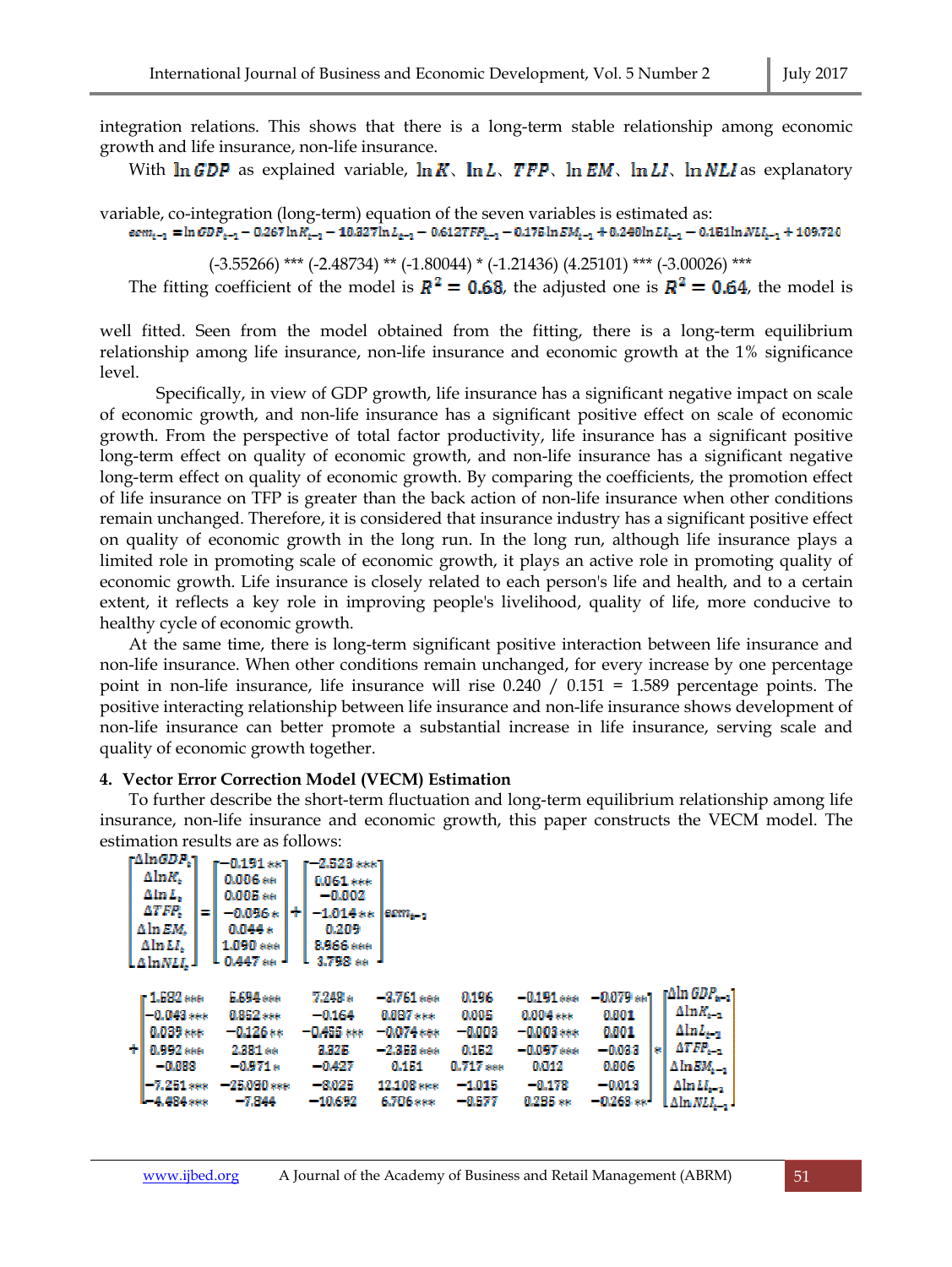From the regression results, the error correction coefficient of GDP is -2.523, and it is significant at 1% significance level. It indicates that in the long term, error correction term has a negative regulatory effect on GDP. When GDP deviates from the long-term equilibrium relationship, error correction mechanism will reverse it with intensity of 2.523 in the next phase, so that it does not deviate from the long-term equilibrium.

The error correction coefficient of TFP is -1.104, and it is significant at 1% significance level. It indicates that in the long term, error correction term has a negative regulatory effect on TFP. When TFP deviates from long-term equilibrium relationship, error correction mechanism will reverse it with intensity of 0.612 in the next phase, so that it does not deviate from the long-term equilibrium.

Similarly, the error correction coefficients of life and non-life insurance are 8.966 and 3.789, respectively, which are significant at significance levels of 1% and 5%, respectively. It indicates that error correction term has a positive regulatory effect on life insurance and non-life insurance in the short term. When the two deviates from the long-term equilibrium, error correction mechanism will reverse the two with intensity of 8.966 and 3.789 respectively in the next phase, so that the two do not deviate from the long-term equilibrium.

## **5. Vector autoregressive model (VAR) estimation**

VAR model uses all current variables to return many lagged variables of all variables and examine the effect of several lagged variables on a variable.

Based on this, this paper analyses lag phase I and lag phase II of each variable, and constructs the VAR (2) model. The estimation results are as follows:

| $_{\rm InGDP_{up}}$        |   | 52,226     |       | r 0.350  | 12,299    |        | 1.381    | -0.689   | 0.307     | $-0.092$                   | $\lceil\ln GDP_{1k-1}\rceil$<br>0.020              |   |                          |
|----------------------------|---|------------|-------|----------|-----------|--------|----------|----------|-----------|----------------------------|----------------------------------------------------|---|--------------------------|
| $\ln R_{\rm{Xe}}$          |   |            |       |          |           |        |          |          |           |                            | $ln R_{\rm x, e-1}$                                |   |                          |
|                            |   | $-2.490$   |       | 0,001    | 1.564     |        | 0.064    | 0.025    | $-0.002$  | $-0.0003$                  | $-0.002$                                           |   |                          |
| $\ln L_{\rm{so}}$          |   | 2,530      |       | 0.041    | $-0.168$  |        | 0.404    | -0.079   | 0.003     | $-0.002$                   | $\ln L_{z_A-z}$<br>0.001                           |   |                          |
| $TFP_{opt}$                | ÷ | 53,938     | н     | 0.26-2   | 4,349     |        | --1.176  | -0.457   | 0.133     | $-0.031$                   | $TFR_{sp-1}$<br>0.026                              |   |                          |
| $\ln EM_{\rm S, e}$        |   | $-35,133$  |       | 0.149    | 3,148     |        | 1.444    | -0.097   | 1,704     | $-0.001$                   | $-0.009$<br>$\ln EM_{\rm K\,-1}$                   |   |                          |
| $ln M_{\text{e},\text{e}}$ |   | $-697,542$ |       | -0397    | $-10.611$ |        | 36.946   | 3,392    | $-1.551$  | 0.025                      | $-0.147$<br>$\ln L l_{\rm{c},c-1}$                 |   |                          |
| ${\rm Im}NLL_{\rm s,e}$ J  |   | L-217.004' |       | L-1,265  | 21.057    |        | 8,124    | 3,046    | 0.323     | 0.026                      | $0.062$ <sup>1</sup> [ $ln NLI$ <sub>7.4-3</sub> ] |   |                          |
|                            |   |            |       |          | --11.677  | -5.900 | 2,032    | $-0.061$ | 0.126     | 0.173                      |                                                    |   |                          |
|                            |   |            |       | 41.756   |           |        |          |          |           |                            | $\ln K_{\rm gas-2}$                                |   | r <sup>s</sup> ar I      |
|                            |   |            | 0.003 |          | $-0.562$  | 0.162  | -0.004   | -0.003   | - 40.0022 | $-0.0004$                  |                                                    |   | Par                      |
|                            |   |            |       | -0.027   | 0.162     | 0.360  | 0.055    | 0,001    | 0.002     | $-0.003$                   | $\ln L_{\rm{sp-2}}$                                |   | Par.                     |
|                            |   |            |       | $-0.132$ | $-4.464$  | -9.767 | 0.693    | $-0.019$ | 0.056     | 0.097                      | $TFP_{\text{ap-2}}$                                | н | $\mathbf{s}_{\text{de}}$ |
|                            |   |            | 0.033 |          | $-3.259$  | 1,794  | $-0.104$ | $-0.352$ | -0,009    | $-0.004$                   | $lnEM_{5k-2}$                                      |   | les '                    |
|                            |   |            | 1.406 |          | 9.514     | 27.343 | -0.273   | 0.146    | 0.227     | $-0.174$                   | $ln L I_{cor-z}$                                   |   | <b>Fee</b>               |
|                            |   |            | 1,283 |          | -20.090   | 11,358 | $-1,152$ | $-0.977$ | $-0.003$  | $-0.244$ $^{\prime\prime}$ |                                                    |   | لبيطا                    |

The fitting coefficient of the model is  $R^2 = 0.99$ , and the adjusted  $R^2 = 0.98$ . According to the

AR root chart, module of root of estimated VAR (2) model is less than 1, and within the unit circle, so the model is stable. Seen from VAR (2) model obtained from fitting of the quarterly data, life insurance has a negative pull effect on economic growth in lag phase 1, and has a positive pull effect on economic growth in lag phase 2, while non-life insurance has positive pull effect on economic growth in both lag phase 1 and 2. The results are like those obtained by Fan (2014) by establishing panel data model with simultaneous data in 30 provinces and cities in China.

It can be seen from the size of the coefficient that, in lag phase 1, the negative impact of life insurance on economic growth is greater than the positive pull effect of non-life insurance on economic growth; in lag phase 2, positive pull effect of non-life insurance is greater. Similarly, life insurance has a positive pull effect on non-life insurance in lag phase 1, and negative pull effect on non-life insurance in lag phase 2; while non-life insurance has negative pull effect on life insurance in both lag phase 1 and 2.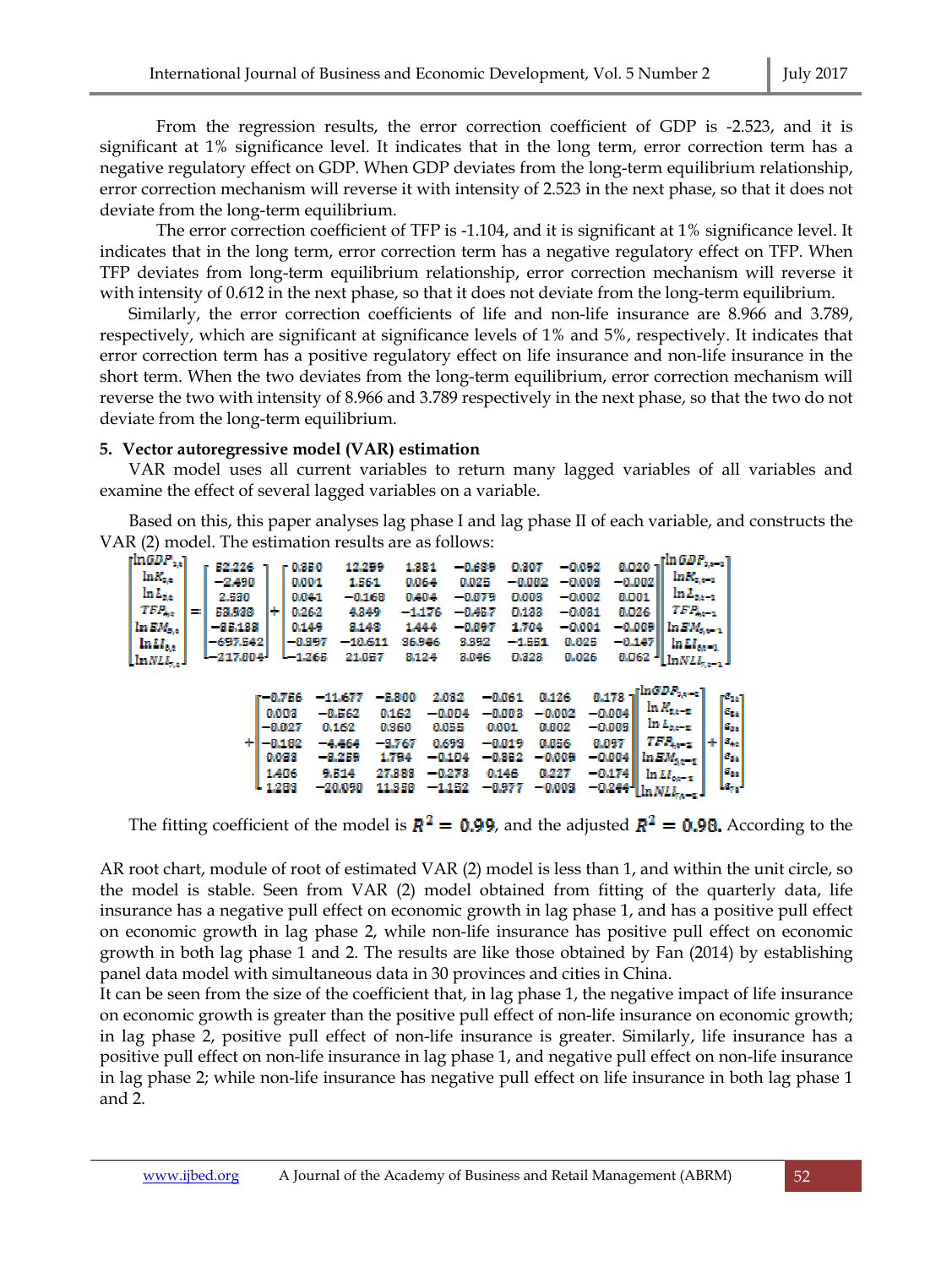## **6. Granger causality test**

The Granger causality test examines whether lag phase of a variable influences the current value of other variables. In this paper, Granger causality test is used to verify whether there is a significant causal relationship among life insurance, insurance and TFP and GDP. The original hypothesis is that there is no Granger causality. We get the following coupled results of the Granger causality test, as shown in Table 3.

| Null hypothesis                          | Degree of | Lag phase | F statistics | P value     |
|------------------------------------------|-----------|-----------|--------------|-------------|
|                                          | freedom   | periods   |              |             |
| Ln (GDP) is not Granger cause of Ln (LI) | 60        | 8         | 2.21165      | $0.0453**$  |
| Ln (LI) is not Granger cause of Ln (GDP) | 60        |           | 3.64783      | $0.0025***$ |
| Ln (GDP) is not Granger cause of Ln (GI) | 60        | 8         | 3.07285      | $0.0079***$ |
| Ln (GI) is not Granger cause of Ln (GDP) | 60        |           |              | $0.0171**$  |
| TFP is not Granger cause of Ln (LI)      | 60        | 8         | 3.21084      | $0.0060***$ |
| Ln (LI) is not Granger cause of TFP      | 60        |           | 1.63493      | 0.1432      |
| TFP is not Granger cause of Ln (GI)      | 60        | 8         | 3.10085      | $0.0075***$ |
| Ln (GI) is not Granger cause of TFP      | 60        |           | 1.27447      | 0.2819      |

Table 3: Granger causality test results

It can be seen from the above results that in the Granger causality test of ln (GDP) and ln (LI), ln (GDP) and ln (GI), when the lag phase periods are 8, p value is less than 5%. That is, it can be considered as a rejection of the original hypothesis that there is no Granger causality, indicating that at 5% significance level, there is direct two-way Granger causality relation among life insurance, insurance and economic growth. That is, the lagged variable can marginally predict another variable. In the Granger causality test of TFP and ln (LI), TFP and ln (GI), when the lag phase periods are 8, total factor productivity is Granger cause of life insurance and insurance growth at the 5% significance level, while life insurance and insurance industry development help little to promote quality of economic growth.

# **7. Impulse response function**

As the model of this paper has stability, the impulse response function can be used to further analyse the impact of life insurance and non-life insurance on economic growth. Impulse response function and impact effect of output delay phase 10 are shown in Figures 2-7.



Figure 2 GDP fluctuation response function caused by the Figure 3 GDP fluctuation response function caused by the impact of life insurance structure impact of non- life insurance structure







Figure 4 TFP fluctuation response function caused by the Figure 5 TFP fluctuation response function caused by the impact of life insurance structure impact of non-life insurance structure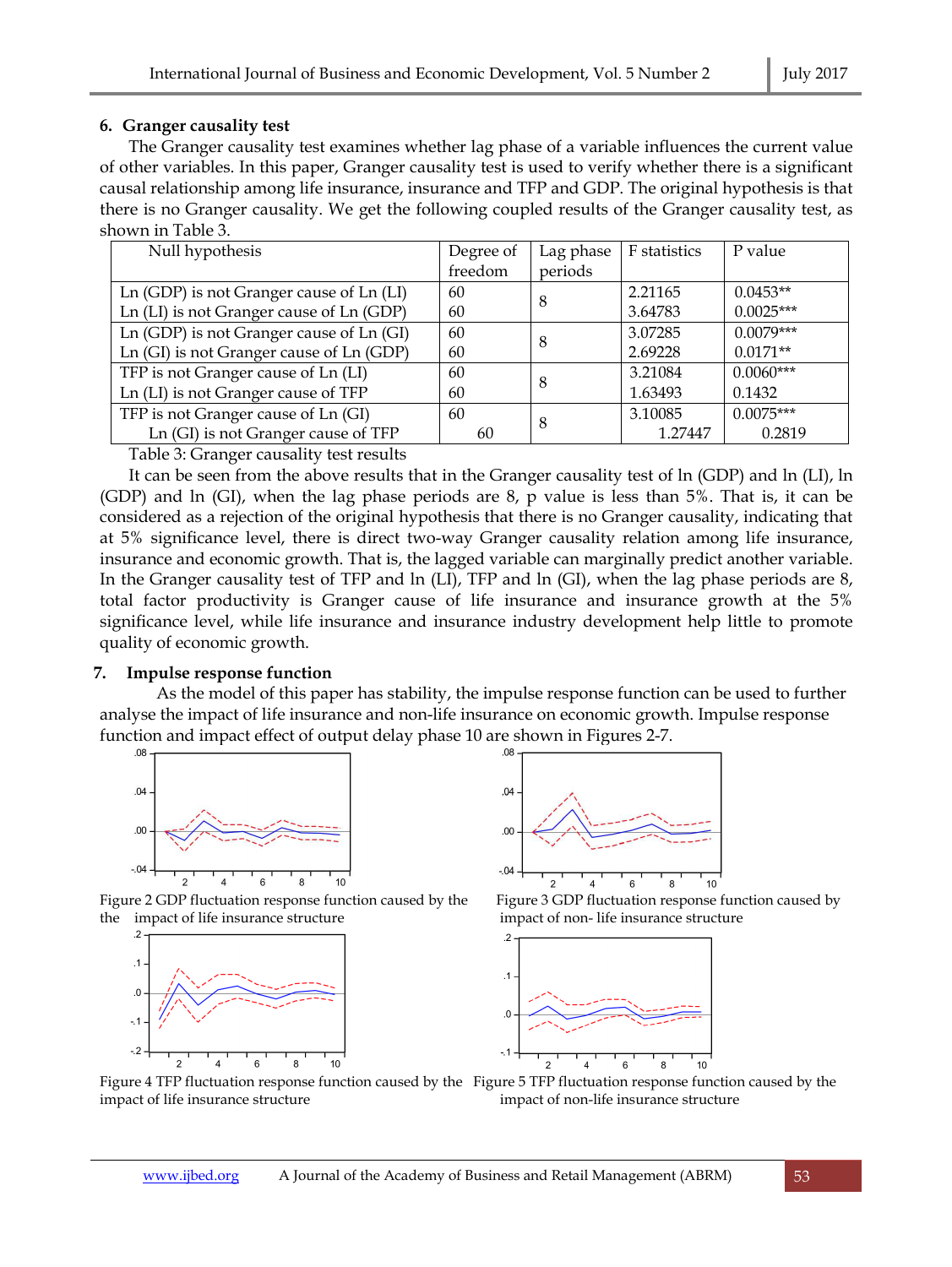



Figure 6 Fluctuation response function of non-life insurance Figure 7 Fluctuation response function of life insurance structure caused by the impact of life insurance structure structure caused by the impact of non-life insurance structure

Figure 2 and 3 shows that a positive impact on life and non-life insurance has a certain effect on scale of economic growth, and the effect shifts between positive and negative impact, but gradually weakens at about tenth period. Figure 4 and 5 shows that life insurance and non-life insurance have a negative effect on quality of economic growth in short-term, which gradually changes to positive effect after fifth or sixth period. Figure 6 and 7 shows that: a positive impact on non-life insurance does not cause obvious impact on life insurance; similarly, a positive impact on life insurance causes significant impact on non-life insurance, it has negative pull effect on non-life insurance in initial periods, which shifts to positive impact after third period, but gradually weakens.

## **8. Limitations and Future Research**

In this paper, we use the quarterly data of the insurance industry from 1999 to 2015 to analyse, and we are trying to get more monthly data for analysis, which will help improve the accuracy of our conclusions and help us better understand the relationship between the development of China 's insurance industry and economic growth.

In the future research, we will consider adding the breakpoint detection in the analysis process. China's insurance industry and economy are undergoing reform and development, through the technology of breakpoint detection, we can further analyse whether the relationship between the two changes, but also can test the effectiveness of Chinese policy.

#### **9. Basic conclusions and policy recommendations**

This paper uses the quarterly data from 1999 to 2015 to confirm the important role of the insurance industry in China's economic development under the premise of independent measurement of national capital stock and total factor productivity. The concrete conclusions are as follows:

First, there is a two-way causal relationship among life insurance, non-life insurance and economic growth from the perspective of economic growth scale (GDP). In the short term, life insurance has a negative effect on economic growth, and non-life insurance has a positive effect on economic growth. In the long run, the negative effect of life insurance will be changed to positive. When other conditions remain unchanged, the positive effect of non-life insurance on economic growth will soon surpass the negative effect of life insurance on economic growth, which makes insurance industry have a significant positive impact on scale of economic growth in the long term.

Second, there is a two-way causal relationship among life insurance, non-life insurance and economic growth from the perspective of economic growth quality (TFP). In the short term, life insurance and non-life insurance have a significant negative effect on quality of economic growth. In the long run, life insurance has a significant positive long-term effect on quality of economic growth, while non-life insurance has a significant negative long-term effect on quality of economic growth. When other conditions remain unchanged, promotion effect of life insurance on TFP is greater than the back action of non-life insurance, so the insurance industry can be considered to have significant positive effect on economic growth quality in the long term.

Third, there is a two-way causal relationship between life insurance and non-life insurance, that is long-term significant positive interaction between life insurance and non-life insurance, and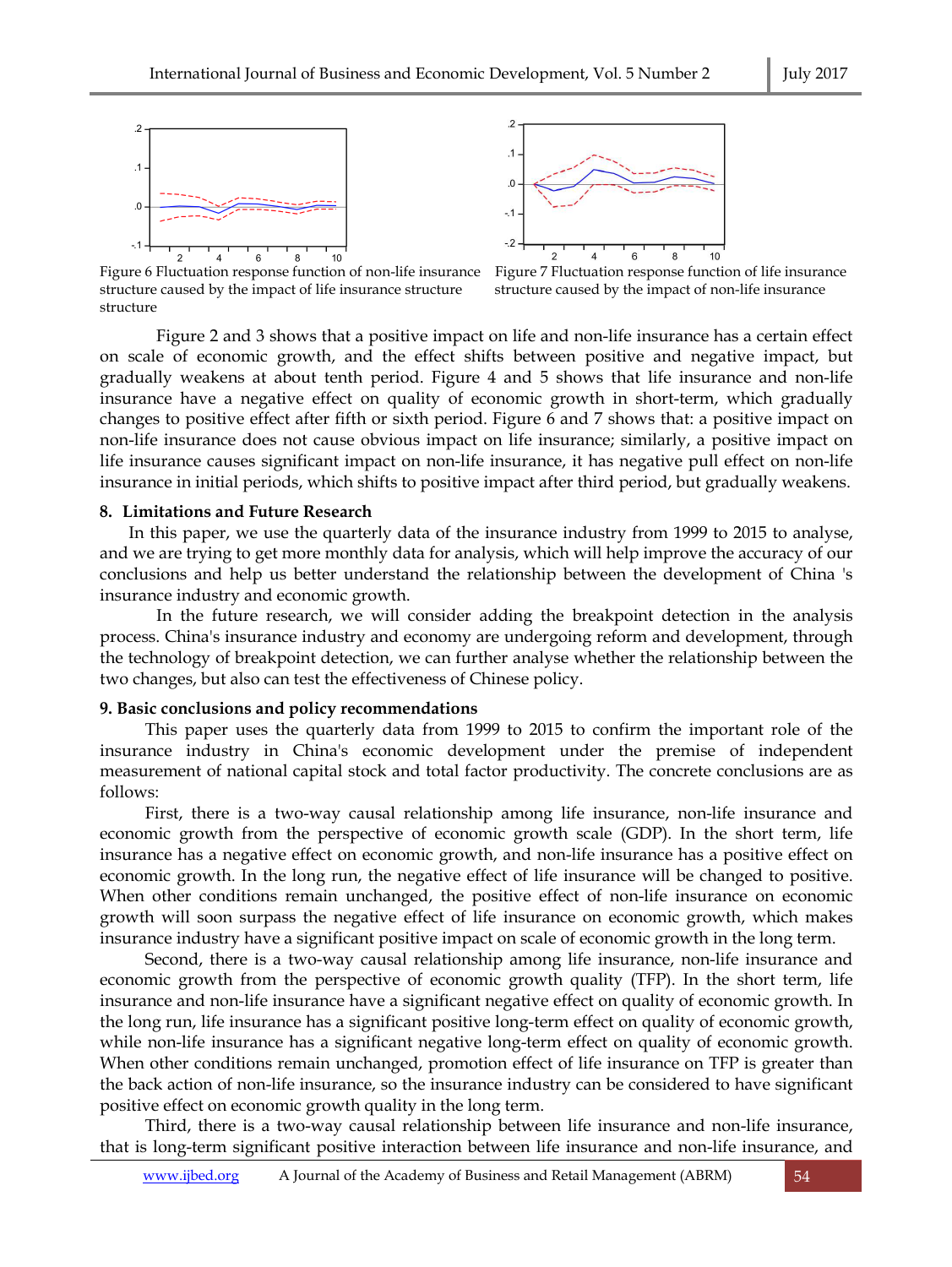the effect of life insurance on non-life insurance is greater than the effect of non-life insurance on life insurance. The positive interacting relationship between life insurance and non-life insurance shows development of non-life insurance can better promote a substantial increase in life insurance, serving scale and quality of economic growth together.

Under the long-term trend of L-type economy, the above conclusions will help us to regain confidence in economic growth. In view of the fact that insurance industry can change family and business consumption and investment behaviour from micro perspective, bring financial stability and industrial efficiency from intermediate perspective, and promote economic growth and economic quality from macro perspective, the government should take macro and micro multi-policy measures to accelerate development of the insurance industry and contribute to steady growth during the economic downturn.

In this way, this paper suggests that under the premise of reshaping importance of economic growth, on the one hand, we should encourage insurance industry to change its own development mode and enhance contribution of the insurance industry to scale and quality of economic growth. On the other hand, we should promote intensive efforts of the insurance industry in the following four areas: First, more proactively support economic restructuring and upgrading. Take "replacing sales tax with value-added tax" in insurance industry as an opportunity, encourage insurance companies to actively implement "Made in China 2025", and provide comprehensive protection for R & D and production of high-end manufacturing equipment in large and key industrial enterprises, independent innovation and financing merger in science and technology enterprises. Second, more actively support modern agricultural development. Gradually improve policy-oriented agricultural insurance system, appropriately increase agricultural insurance premium subsidies and financial support for local special agricultural products insurance. Third, more forcibly stimulate consumer demand. Leveraging income distribution system reform, guide families and enterprises to make better use of the insurance tools; deepen management mechanism system reform, expand innovation space of the insurance products and services, dock with consumption hot spots to meet consumer demand. Fourth, more effectively serve protection of people's livelihood. Give play to the leverage role of land and tax policy, and achieve integration development of the insurance industry and pension services industry, health care industry; make full use of government procurement services, etc. to make commercial insurance more promising, so that it gradually becomes an important pillar of the social security system.

## **References:**

- Bo Pangtuo, Shao Quanquan, Jiang Shengzhong. (2012) Level effect and speed effect of development of small and medium - sized insurance companies on economic growth - empirical research based on provincial panel data. *Insurance Studies*, (9): 25-36
- Cao Mengjie. (2015) An Empirical Study on Development of China's Property Insurance and Economic Growth. *The world of Survey and Research*, (11): 53-56
- Fan Kai. (2014) An Empirical Study on the Impact of China's Insurance Industry on Economic Growth. *Master's Thesis of Shandong University of Finance and Economics*, 40-43
- Gao Ao, Gong Liutang. (2015) Allocation of state owned capital income into endowment insurance, human capital accumulation and economic growth. *Journal of Financial Research*, (1): 16-31

Hu Hongbing, Guo Jinlong. (2014) Test of relationship between China's insurance development and economic growth - empirical analysis based on Bootstrap simulation method. *Macroeconomics*, (12): 25-31

- Li Bin, Zeng Zhixiong. (2009) Recalculation of Total Factor Productivity Change in China: 1978-2007. *The Journal of Quantitative & Technical Economics*, (3): 15
- Li Guanxiong, Liao Pu. (2009) Study on economic growth with annuity insurance. *Insurance Studies*, (12): 25-31

Liao Pu. (2015) A Study on Promotion Effect of Property Insurance on Long - term Economic Growth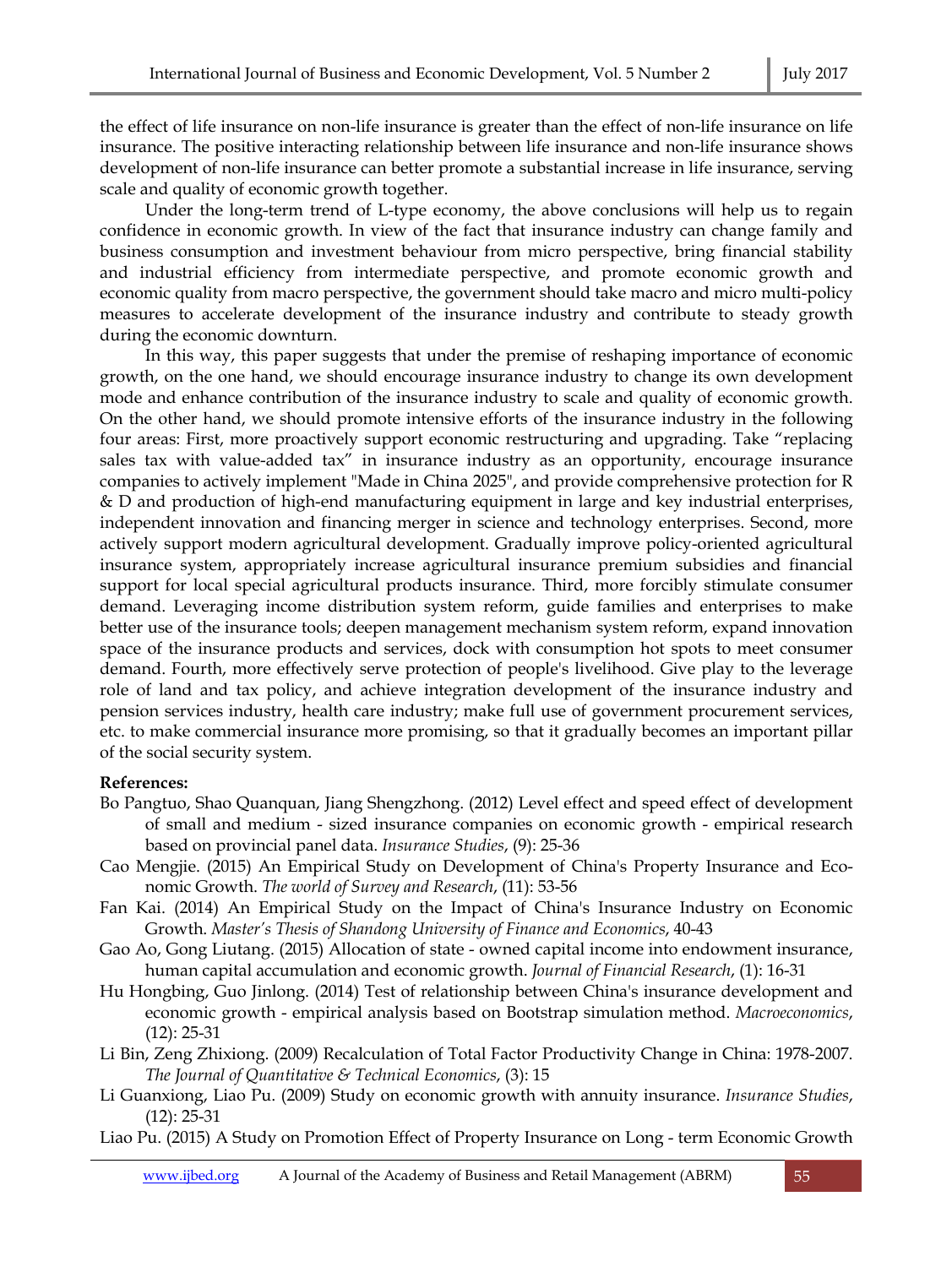– From Perspective of Insurance Risk Transfer and Compensation Function. *Insurance Studies*, (6): 32-46

- Pang Kai. (2009) An Empirical Analysis of the Impact of Insurance Industry on Economic Growth Based on the Modified Solow Model. *Insurance Studies*, (7): 31-36
- Pu Chengyi, Pan Xiaojun. (2012) Research on financial mechanism of insurance consumption in promoting economic growth. *Economic Research Journal, (additional 1)*: 129-147
- Authorities. (2016) Talking about the general trend in the first quarter authorities discuss the current Chinese economy. *"People's Daily"*, May 9, the first edition
- Shao Quanquan. (2015) The influence of insurance market structure and life insurance structure on "insurance - economic growth" system. *Insurance Studies*, (12): 3-20
- Wang Wei. (2012) Population aging, endowment insurance system reform and China's economic growth. *Economic Research Journal*, (10): 29-45
- Wu Hong, Zhao Guiqin. (2010) Insurance development, financial synergy and economic growth research based on provincial panel data. *Economic Science*, (3): 61-72
- Zhang Jun, Zhang Yuan. (2003) Re-estimation of China's capital stock K. *Economic Research Journal*, (7): 35-43
- Zhang Jun, Wu Guiying, Zhang Jipeng. (2004) Estimates of China's Inter-provincial physical capital stock: 1952-2000. *Economic Research Journal*, (10): 35-44
- Zhou Haizhen. (2008) Research on the relationship between insurance industry development and economic growth. *Management World*, (11): 170-171
- Adams, M.J., L.F. Andersson, Andersso & M.Lindmark, (2009) Commercial Banking, Insurance and Economic Growth in Sweden between 1930 and 1998. *Accounting, Business and Financial History*, 19(1):21-38
- Antzoulatos, A.A., Kyriazis, D., & Tsoumas, C., (2007) Financial Development and Asymmetric Information. *Unpublished Working Paper*. University of Piraeus, Greece. pp1-12
- Arena, M., (2008) Does Insurance Market Activity Promote Economic Growth? A Cross-country Study for Industrialized and Developing Countries. *Journal of Risk and Insurance*, 75(4): 921-946
- Verma & R. Bala, (2013) The Relationship between Life Insurance and Economic Growth: Evidence from India. *Global Journal of Management and Business Studies*, 3(4): 413-422
- Blum, D., Federmir, K., Fink, G., & Haiss, P., (2002) The Financial-Real Sector Nexus: Theory and Empirical Evidence. Research Institute for European Affairs Working Paper No. 43. Social Science Electronic Publishing. September, 1-72
- Boon, T.K., (2005) Do Commercial Banks, Stock Market and Insurance Market Promote Economic Growth: An Analysis of the Singapore Economy. *Conference Paper from Nanyang Technological University*, 1-15
- Catalan, M., G. Impavido & A.R. Musalem, (2000) Contractual Savings or Stocks Market Development: Which Leads? *Journal of Applied Social Science Studies*, 120(3):445-87
- CEA (Commité Europeén des Assurances), (2006) The Contribution of the Insurance Sector to Economic Growth and Employment in the EU. http://www.cea.assur.org, referred on Feb. 22,2009.
- Chang, T., Lee, Chien-Chiang & Chang, Chi-Hung, (2014) Does Insurance Activity Promote Economic Growth? Further Evidence Based on Bootstrap Panel Granger Causality Test. *The European Journal of Finance*, 20(12):1187-1210
- Ćurak, M., S. Lončar & K. Poposki, (2009) Insurance Sector Development and Economic Growth in Transition Countries. *International Research Journal of Finance and Economics*, 34:29-41
- D.Filipovic, R. Kremslehner & A. Muermann, (2014) Optimal Investment and Premium Policies under Risk Shifting and Solvency Regulation. *Journal of Risk and Insurance*, 82(2): 261-288
- Das, Davies & Podpiera, (2003) Insurance and Issues in Financial Soundness. *IMF Working Paper*, 5(21):3-40
- Devereux, M.B. & G.W. Smith, (1994) International Risk Sharing and Economic Growth. *International*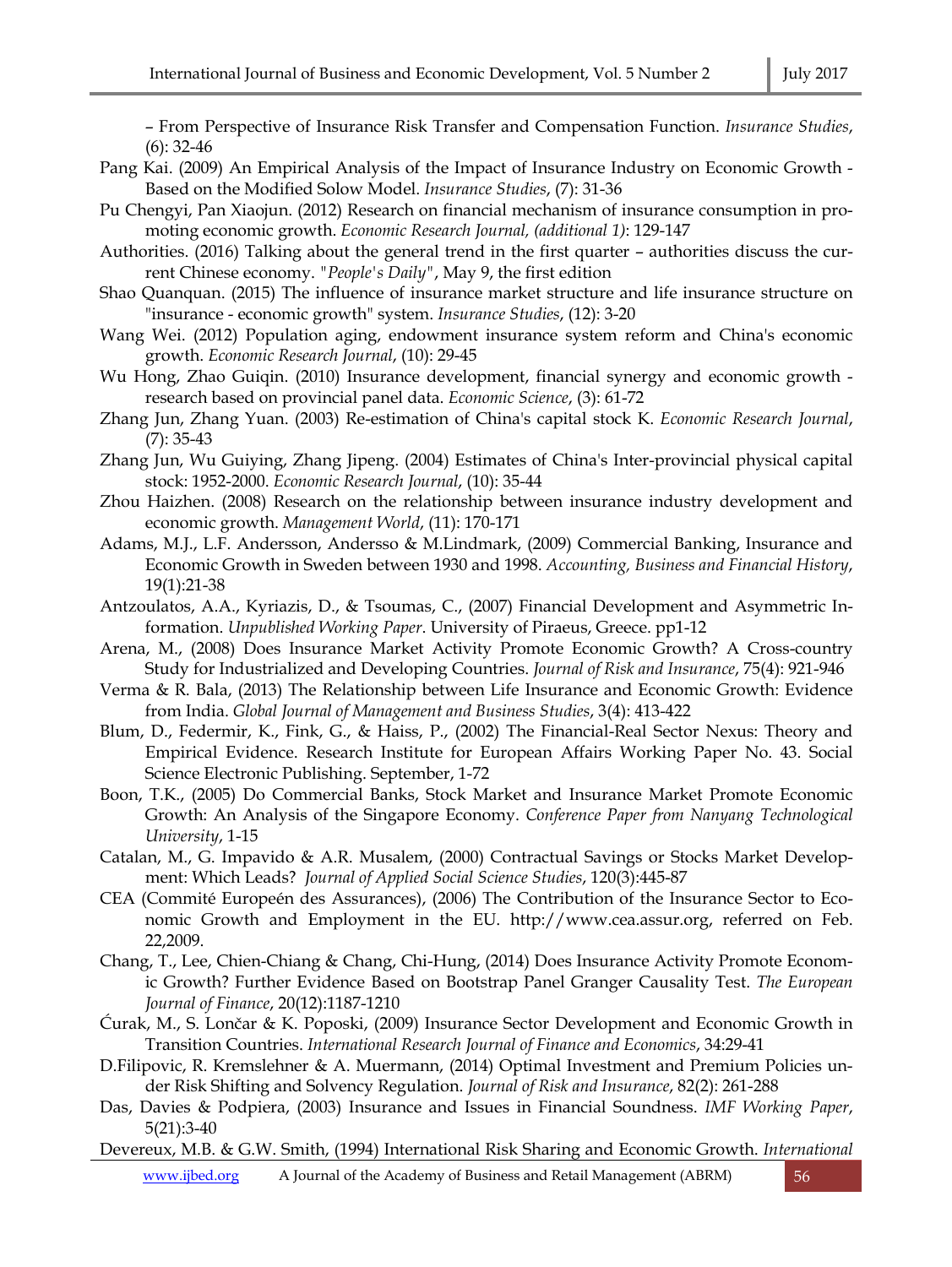*Economic Review*, 35(4): 535-550

- D.O. Olayungbo. (2015) Insurance Demand, Financial Development and Economic Growth in South Africa: Evidence from Toda-Yamamoto Causality Test. *Journal of Applied Economics and Business*. 35-55
- Ernst & Young. (2014) Contributions of the Life Insurance Industry to the US Economy: Financial Protection of Families, Employment and Household Income and Long-term Capital Investments. http://www.securefamily.org. February,1-23
- Feyen, E., R. Lester & R.Rocha, (2011) What Drives the Development of Insurance sector: An Empirical Analysis Based on a Panel of Developed and Developing Countries. *Policy Research Working Paper of The World Bank*, Washington D.C., 1-12
- G. Millo & G. Carmeci. (2014) A Subregional Panel Date Analysis of Life Insurance Consumption in Italy. *Journal of Risk and Insurance*. 82(2):317-340
- Greenwood, J. & B. Jovanovic (1990) Financial Development, Growth and the Distribution of Income, *Journal of Political Economy*, 98(5): 1076-1107
- Haiss, P., & Sumegi, K. (2008) The Relationship between Insurance and Economic growth in Europe: A Theoretical and Empirical Analysis. *Journal of Applied Economics and Economic Policy*, 35(4): 405-431
- Han, L., D., Moshirian, F, &Tian, Y. (2010) Insurance Development and Economic growth. *The Geneva Papers on Risk and Insurance*, 35(3): 183-199
- Hoyt, R.E. & H.Khang, (2000) On the Demand for Corporate Property Insurance. *Journal of Risk and Insurance*, 67(1):91-107
- IMF. (2002) Global Financial Stability Report: Market Developments and Issues. *World Economic and Financial Surveys*. Washington. September, 29-47
- Jappelli, T. & M. Pagano. (1994) Saving, Growth and Liquidity Constraints. *Quarterly Journal of Economics*, 109(1): 83-109
- J.E. Triplett & B.P. Bosworth. (2004) Productivity in the U.S. Services Sector: New Sources of Economic Growth. Washington, D.C.: Brookings Institution Press, 177-211
- Lee, Chien-Chiang, Lee, Chi-Chuan, & Chiu, Yi-Bin. (2013) The Link between Life Insurance Activities and Economic Growth: Some New Evidence. *Journal of International Money and Finance*, 32:405-427
- M.Kuglar, & R. Ofoghi (2005) Does Insurance Promote Economic Growth: Evidence from UK. Working Paper. Division of Economics, University of Southampton, UK. July,1-27
- M.S.Rao & R.Srinivasulu. (2013) Contribution of Insurance Sector to Growth and Development of the India Economy. *Journal of Business and Management*, 7(4):45-52
- Odedokun, M. (1996) Alternative Econometric Approaches for Analyzing the Role of the Financial Sector in Economic Growth: Time Series Evidence from LDCs. *Journal of Development Economics*, 50:119-146
- Outrevill, J.F. (1990) The Economic Significance of Insurance Markets in Developing Countries. *Journal of Risk and Insurance*, 57(3): 487-498
- Outrevill, J.F. (1996) Life Insurance Markets in Developing Countries. *Journal of Risk and Insurance*,63(2):263-278
- PwC. (2014) Asset Management 2020: A Brave New World.
- http://www.pwc.com/assetmanagement. 1-38
- Regan, L. & Y. Hur. (2007) On the Corporate Demand for Insurance: The Case of Korean Non-Financial Firms, *Journal of Risk and Insurance*, 74(4):829-850
- Satyajit Hotta. (2015) Insurance Sector Development and Economic Growth. Conference Paper of Thirteenth AIMS International Conference on Management. ISBN978-1-943295-02-9.1-5
- Skipper, H.D. (1997) Foreign Insurers in Emerging Markets: Issues and Concerns. Center for Risk Management and Insurance, Occasional Paper 97-2. *International Insurance Foundation*, 1-40
- Skipper, H.D. (2001) Insurance in the General Agreement on Trade in Services. The AEI Press Pub-